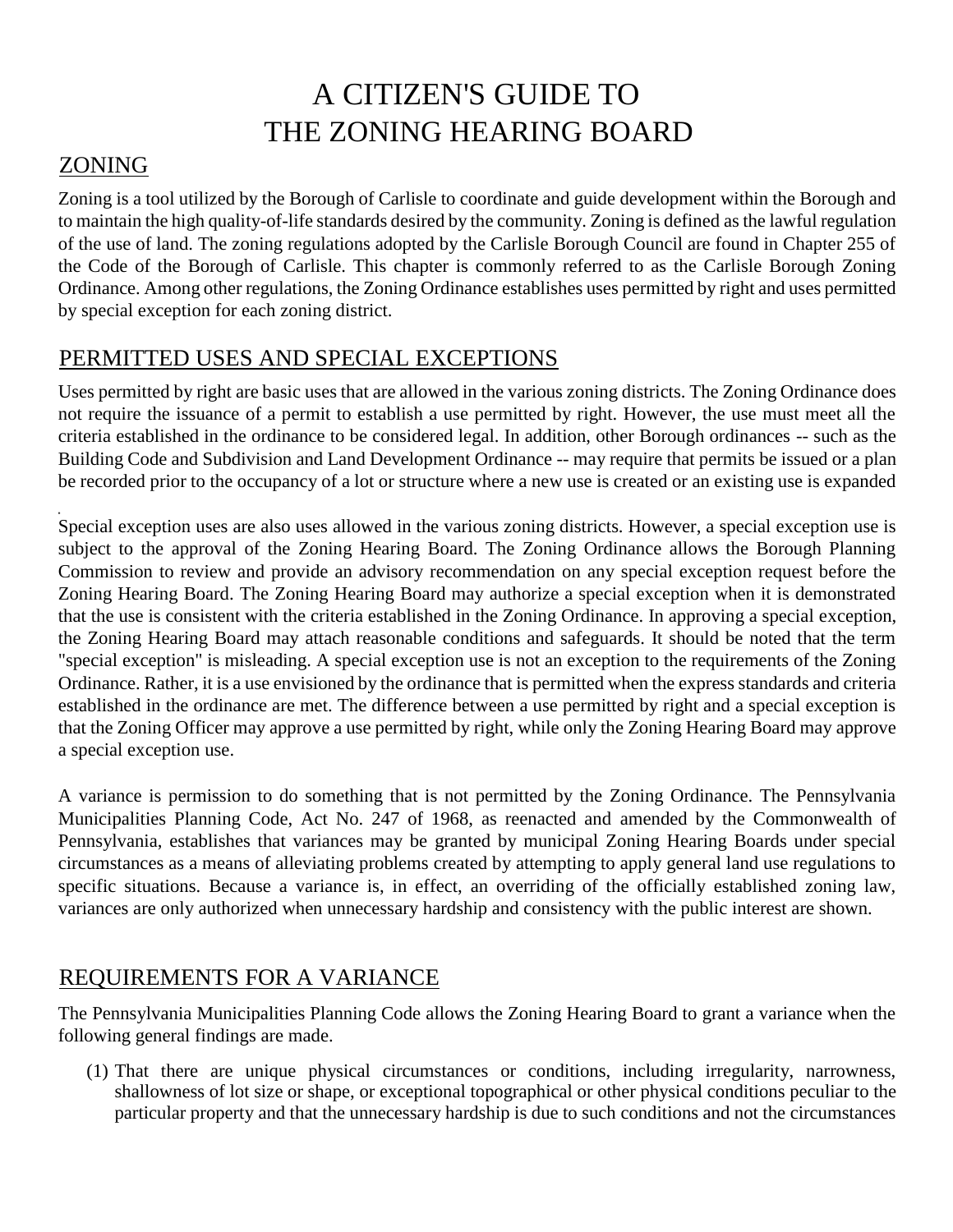or conditions generally created by the provisions of the zoning ordinance in the neighborhood or district in which the property is located.

- (2) That because of such physical circumstances or conditions, there is no possibility that the property can be developed in strict conformity with the provisions of the zoning ordinance and that the authorization of a variance is therefore necessary to enable the reasonable use of the property.
- (3) That such unnecessary hardship has not been created by the applicant.
- (4) That the variance, if authorized, will not alter the essential character of the neighborhood or district in which the property is located, nor substantially or permanently impair the appropriate use or development of adjacent property, nor be detrimental to the public welfare.
- (5) That the variance, if authorized, will represent the minimum variance that will afford relief and will represent the least modification possible of the regulation in issue.

Each of the five criteria must be demonstrated before a variance can be authorized. If any one of the above criteria is not met, the Zoning Hearing Board may deny the request. In approving variances, the Zoning Hearing Board may attach reasonable conditions.

#### ZONING HEARING BOARD

The Carlisle Borough Zoning Hearing Board is an independent consisting of five (5) citizens of the Borough of Carlisle who are appointed by Borough Council to serve a five (5) year term. As established by the Pennsylvania Municipalities Planning Code, the Board has exclusive jurisdiction over the following matters:

- (1) Substantive challenges to the validity of any land use ordinance;
- (2) Appeals from the determination of the zoning officer, including, but not limited to, the granting or denial of a permit, the issuance of a cease and desist order, or the registration or refusal to register any nonconforming use;
- (3) Applications for variances from the terms of the Zoning Ordinance; and
- (4) Applications for special exceptions under the Zoning Ordinance;

The Board conducts hearings at 6:30 p.m. on the first Thursday of each month. The deadline for submitting an application to the Board is the date of the prior month's ZHB meeting. The agenda for each meeting is advertised in the legal section of the local newspaper, The Sentinel.

#### CONDUCT OF HEARINGS

Hearings conducted by the Zoning Hearing Board are formal. Each applicant is provided an opportunity to present testimony relating to the appeal. Each witness called by the applicant is sworn. The Board, the Borough representative, and the public may ask questions of the applicant and the applicant's witnesses. Other interested parties are provided an opportunity to present testimony and may be cross-examined. After all questioning is completed, the applicant and any other interested parties are provided an opportunity to make closing arguments. After all testimony has been officially entered on the record, the Board will close the meeting and will usually render a verbal decision on the same evening. However, this decision will not be officially recorded until a written decision has been prepared by the Zoning Hearing Board Solicitor and has been signed and dated by the members of the Zoning Hearing Board.

All interested parties are welcome to attend hearings conducted by the Zoning Hearing Board. Anyone interested in submitting testimony or an opinion about a case before the Board will be provided an opportunity. However, unduly repetitious or irrelevant testimony may be cut short by the Board. In addition, the Board will not accept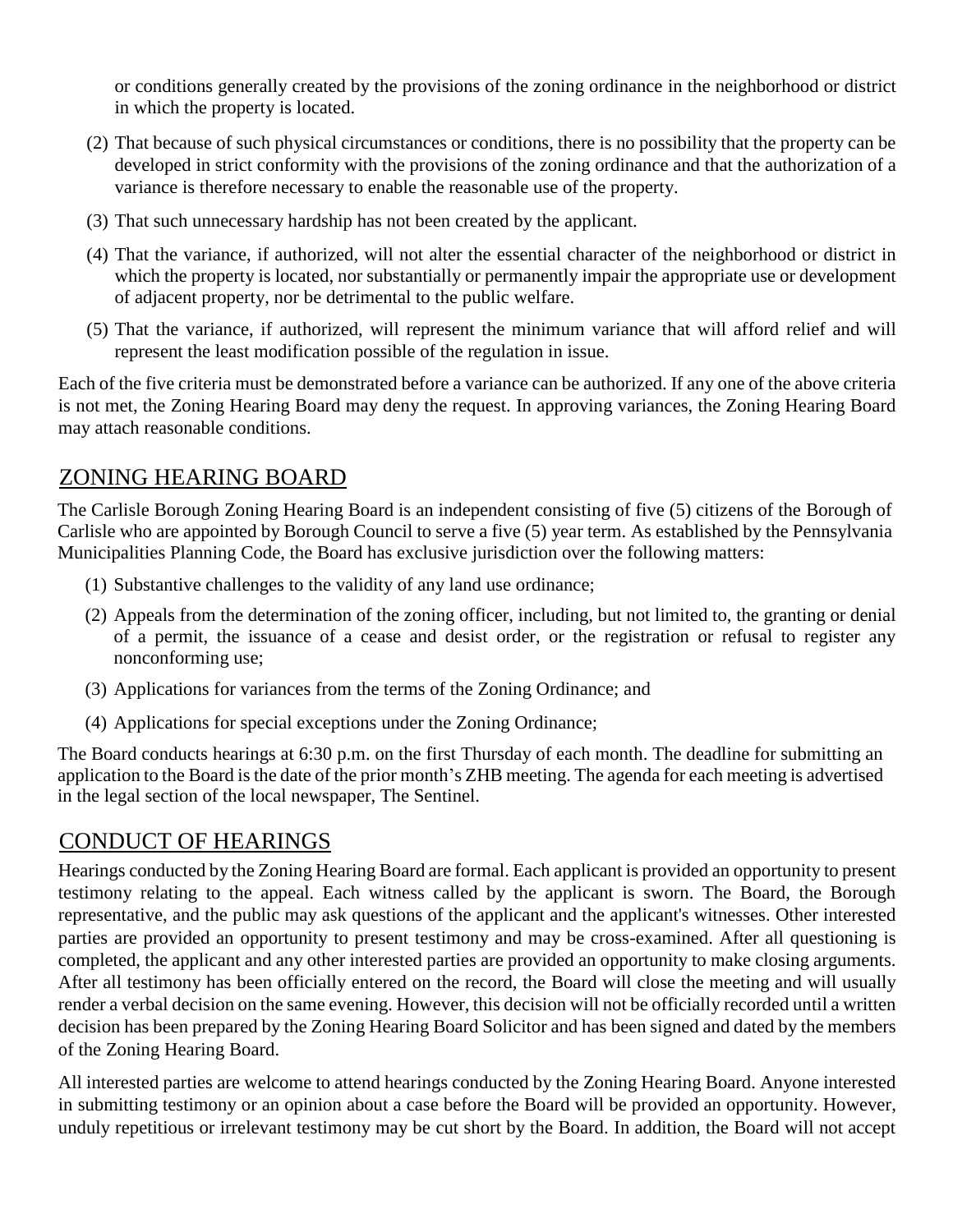written testimony or letters from individuals not in attendance at the meeting. Finally, the Municipalities Planning Code establishes that the Zoning Hearing Board "shall not communicate, directly or indirectly, with any party or his representatives in connection with any issue involved except upon notice and opportunity for all parties to participate, shall not take notice of any communication, reports, staff memoranda, or other materials, except advice from their solicitor, unless parties are afforded an opportunity to contest the material so noticed, and shall not inspect the site or its surroundings after the commencement of hearings with any party or his representative unless all parties are given opportunity to be present. "

Given the quasi-judicial nature of the Zoning Hearing Board, it may be of benefit to contact an attorney before filing an application to the Board. At the minimum, a meeting should be scheduled with the Borough Zoning Officer to discuss a potential application

#### ADDITIONAL SOURCES OF INFORMATION

Building Division Borough of Carlisle 53 W. South Street Carlisle PA 17013 (717) 249-4422

Cumberland County Planning Commission Cumberland County Courthouse One Courthouse Square Carlisle PA 17013 (717) 240-6377

Bureau of Community Planning Department of Community Affairs 551 Forum Building Harrisburg PA 17120 (717) 787-7400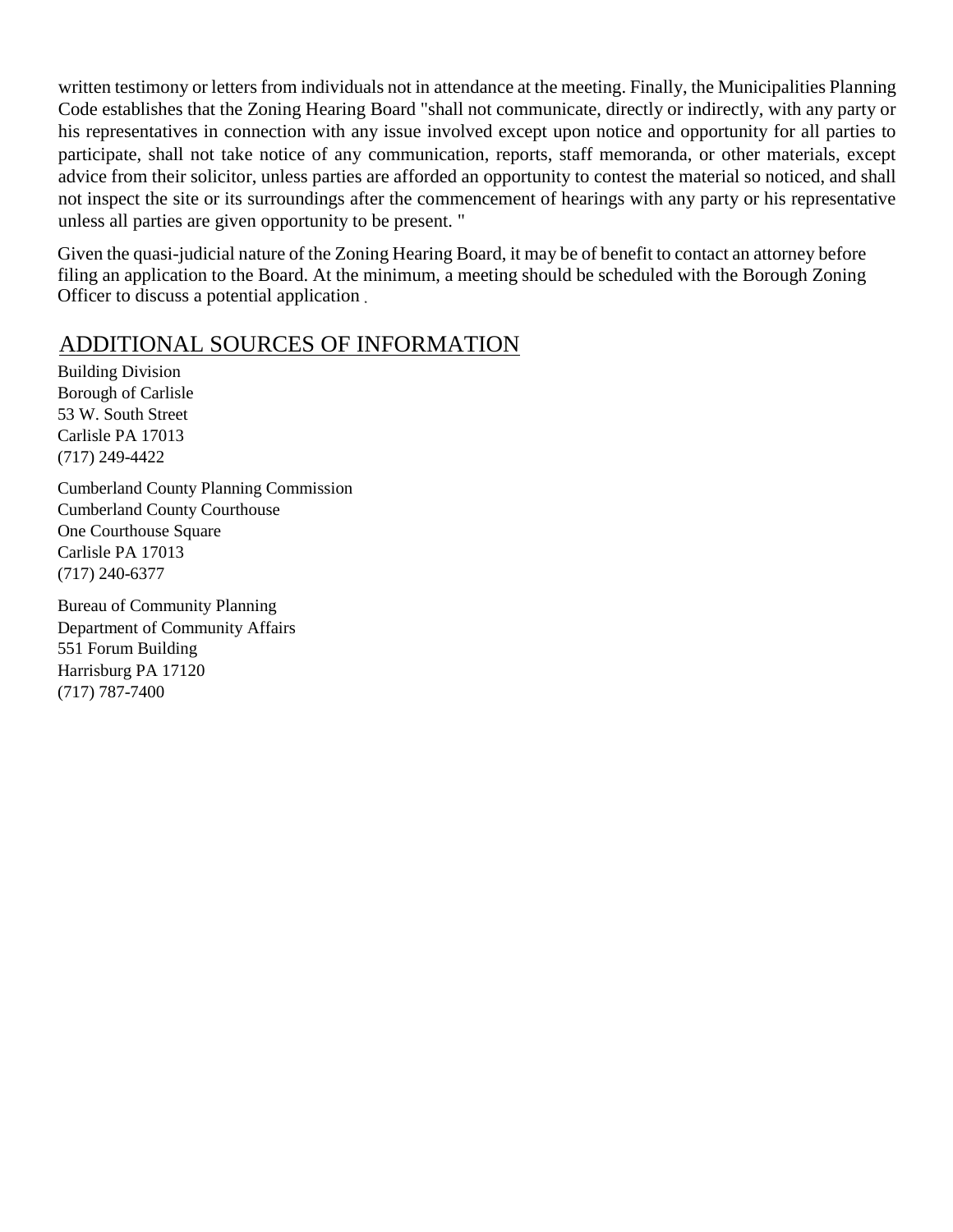Borough of Carlisle

# Zoning Hearing Board

### NOTICE OFAPPEAL

|                                                                                 | of             |                                                                                                                                                                                                  |  |  |  |
|---------------------------------------------------------------------------------|----------------|--------------------------------------------------------------------------------------------------------------------------------------------------------------------------------------------------|--|--|--|
| (I) (We) $\frac{(\text{Application of } N \text{)}\text{Number of } N \text{)}$ |                | $(\overline{Address})$                                                                                                                                                                           |  |  |  |
|                                                                                 |                | request that a public hearing be held and a                                                                                                                                                      |  |  |  |
| (Home Phone $#$ )                                                               | (Cell Phone #) |                                                                                                                                                                                                  |  |  |  |
| Decision be issued by the Zoning Hearing Board on the following matter:         |                |                                                                                                                                                                                                  |  |  |  |
|                                                                                 |                | $\Box$ An appeal of a determination of the Zoning Officer issued on $\Box$                                                                                                                       |  |  |  |
| $\Box$ A special exception                                                      |                |                                                                                                                                                                                                  |  |  |  |
|                                                                                 |                | $\square$ A variance relating to: $\square$ Area $\;\;\square$ Frontage $\;\;\square$ Yard $\;\;\square$ Height $\square$ Use $\_\_\_\_\_\_\_\_\_\_\_\_\_\_\_\_\_\_\_\_\_\_\_\_\_\_\_\_\_\_\_\_$ |  |  |  |
| Which pertains to the Carlisle Borough Zoning Ordinance:                        |                |                                                                                                                                                                                                  |  |  |  |
|                                                                                 |                |                                                                                                                                                                                                  |  |  |  |
|                                                                                 |                |                                                                                                                                                                                                  |  |  |  |
| Article                                                                         | Section        | Paragraph                                                                                                                                                                                        |  |  |  |
| The description of the property involved in this appeal is as follows:          |                |                                                                                                                                                                                                  |  |  |  |
|                                                                                 |                |                                                                                                                                                                                                  |  |  |  |
|                                                                                 |                |                                                                                                                                                                                                  |  |  |  |
|                                                                                 |                |                                                                                                                                                                                                  |  |  |  |
|                                                                                 |                |                                                                                                                                                                                                  |  |  |  |
| Owner of Property:                                                              |                |                                                                                                                                                                                                  |  |  |  |
|                                                                                 |                | Relationship of applicant to property: $\Box$ Owner of record Party to a sales agreement $\Box$ Party                                                                                            |  |  |  |
|                                                                                 |                | to a sales agreement $\Box$ Party to a lease agreement                                                                                                                                           |  |  |  |
| Attached the following additional information:                                  |                |                                                                                                                                                                                                  |  |  |  |
| $\Box$ Statement of why the Zoning Hearing Board should approve the request.    |                |                                                                                                                                                                                                  |  |  |  |
| $\Box$ Sketch plan, drawings, photographs, etc.                                 |                |                                                                                                                                                                                                  |  |  |  |
|                                                                                 |                | I attest that the information provided, including the list of property owners within 200' of the subject                                                                                         |  |  |  |
| property, for this request is complete and accurate.                            |                |                                                                                                                                                                                                  |  |  |  |
|                                                                                 |                |                                                                                                                                                                                                  |  |  |  |
|                                                                                 |                |                                                                                                                                                                                                  |  |  |  |
| Signature of Petitioner                                                         |                | Signature of Petitioner                                                                                                                                                                          |  |  |  |
|                                                                                 |                | Do not write in this section. For Official Borough use only!                                                                                                                                     |  |  |  |
|                                                                                 |                |                                                                                                                                                                                                  |  |  |  |
|                                                                                 |                |                                                                                                                                                                                                  |  |  |  |
| \$300 - Residential Zoning                                                      |                | \$500 - Commercial Zoning \$900 - All Industrial Uses                                                                                                                                            |  |  |  |
|                                                                                 |                |                                                                                                                                                                                                  |  |  |  |